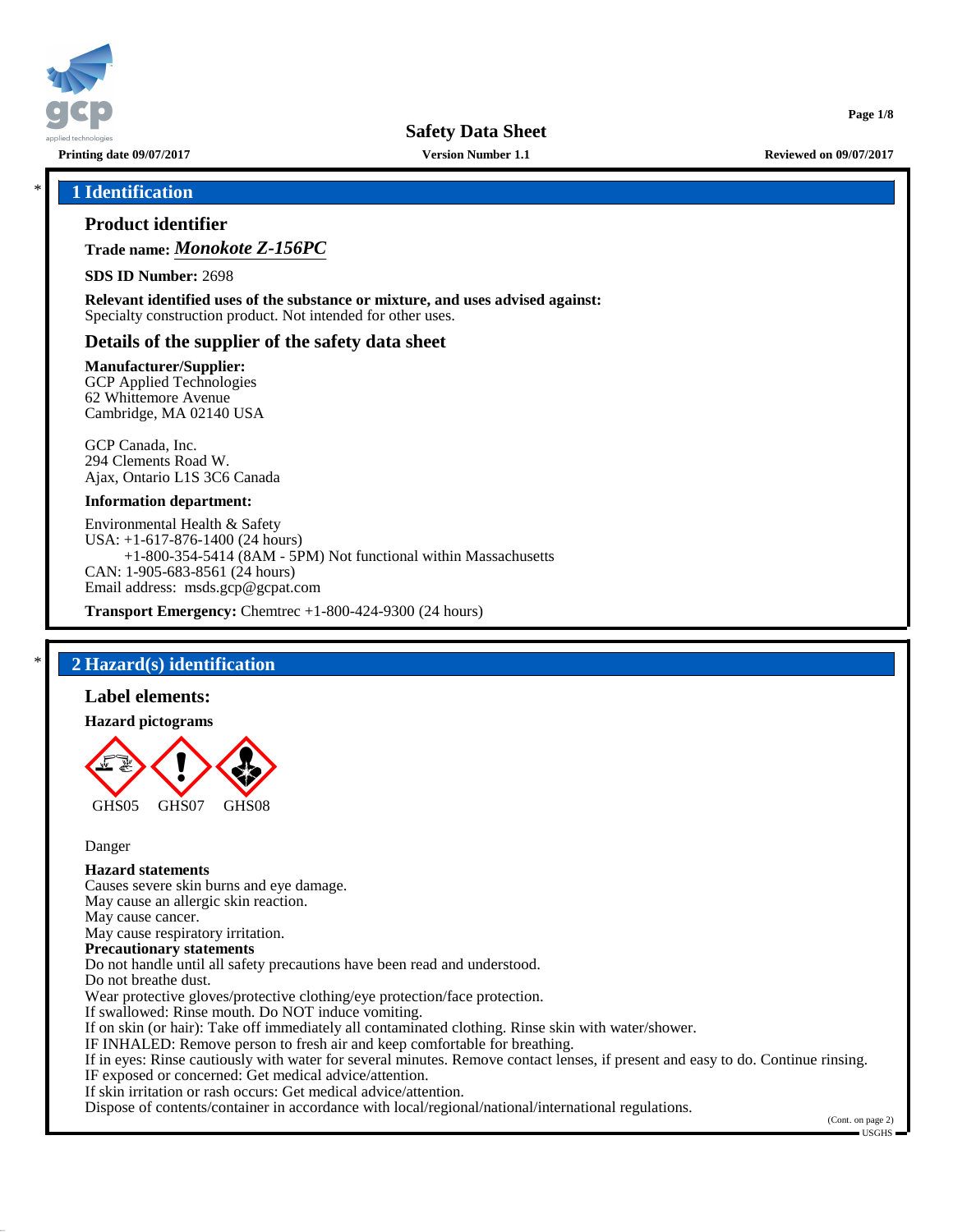2 0

**HEALTH** FIRE

**Trade name:** *Monokote Z-156PC*

**Additional information:** This product should be handled with care to avoid dust generation.

**Hazard description:** Danger **NFPA ratings (scale 0 - 4)**

> $\overline{\mathbf{0}}$  $Health = 2$ Fire  $= 0$ Reactivity  $= 0$

## **HMIS-ratings (scale 0 - 4)**

**REACTIVITY** 0 \*2  $\boxed{0}$ Health  $=$  \*2  $Flammability = 0$ Reactivity  $= 0$ 

## **Other hazards**

#### **Results of PBT and vPvB assessment**

**PBT:** Not applicable. **vPvB:** Not applicable.

## \* **3 Composition/information on ingredients**

## **Chemical characterization: Mixture**

**Description:** Mixture of the hazardous substance(s) listed below with additional nonhazardous ingredients.

65997-15-1 Portland cement 30 -50%

14808-60-7 Quartz (SiO2) 1.0-2.0%

18450-29-9 Hexavalent Chromium and a control of the control of the control of the control of the control of the control of the control of the control of the control of the control of the control of the control of the contr

**Additional information:** Non-hazardous ingredients may be listed in Section 15; Right-To-Know disclosure.

### \* **4 First-aid measures**

### **Description of first aid measures**

**General information:** Get medical advice/attention if you feel unwell.

#### **After inhalation:**

If symptoms develop, supply fresh air. If required, provide artificial respiration and seek immediate medical treatment.

#### **After skin contact:**

Immediately wash with water and soap and rinse thoroughly.

If skin irritation continues, consult a doctor. Wet cement may cause skin irritation or burns.

**After eye contact:** Rinse opened eye for several minutes under running water. Then consult a doctor.

#### **After swallowing:**

Rinse out mouth and then drink plenty of water.

Do not induce vomiting; immediately call for medical help.

#### **Information for doctor:**

**Most important symptoms and effects, both acute and delayed** No further relevant information available.

**Indication of any immediate medical attention and special treatment needed** No further relevant information available.

(Cont. from page 1)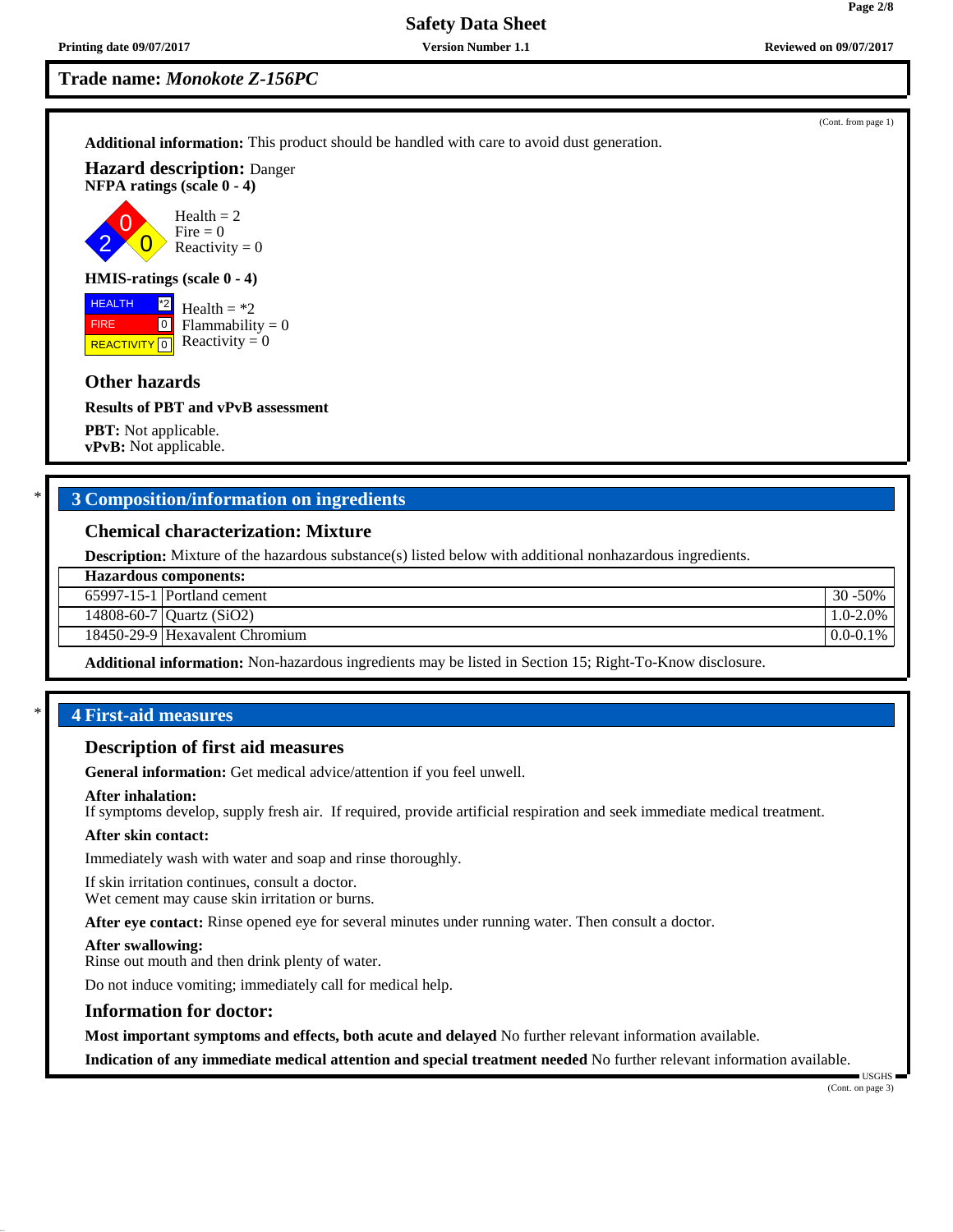**Trade name:** *Monokote Z-156PC*

(Cont. from page 2)

**Page 3/8**

# \* **5 Fire-fighting measures**

**Special hazards arising from the substance or mixture** No further relevant information available.

**Additional information** No further relevant information available.

## \* **6 Accidental release measures**

## **Personal precautions, protective equipment and emergency procedures**

Wear protective equipment. Keep unprotected persons away. Avoid formation of dust.

**Environmental precautions:** Avoid release to the environment.

## **Methods and material for containment and cleaning up:**

Sweep up spilled product into receptacles. Avoid formation of dust. Vacuuming or wet sweeping may be used to avoid dust dispersal.

Dispose contaminated material as waste according to section 13 of the SDS.

## **Reference to other sections**

See Section 7 for information on safe handling.

See Section 8 for information on personal protection equipment.

See Section 13 for disposal information.

## \* **7 Handling and storage**

#### **Handling:**

**Precautions for safe handling**

Risk of serious damage to eyes.

Avoid contact with skin.

Do not breathe dust.

Fit dust covers to mixers.

Prior to welding or cutting, Monokote must be removed from steel surfaces likely to be exposed to excessive heating. Danger of wet slippery surfaces.

**Information about protection against explosions and fires:** Keep respiratorator available.

## **Conditions for safe storage, including any incompatibilities**

#### **Storage:**

**Further information about storage conditions:** Store in cool, dry conditions in well sealed original receptacles.

**Specific end use(s)** No further relevant information available.

## \* **8 Exposure controls/personal protection**

**Additional information about design of technical systems:** No further data; see item 7.

**Control parameters**

**Components with limit values that require monitoring at the workplace:**

**14808-60-7 Quartz (SiO2)**

PEL (USA) Long-term value: 0.05 mg/m<sup>3</sup>

(Cont. on page 4)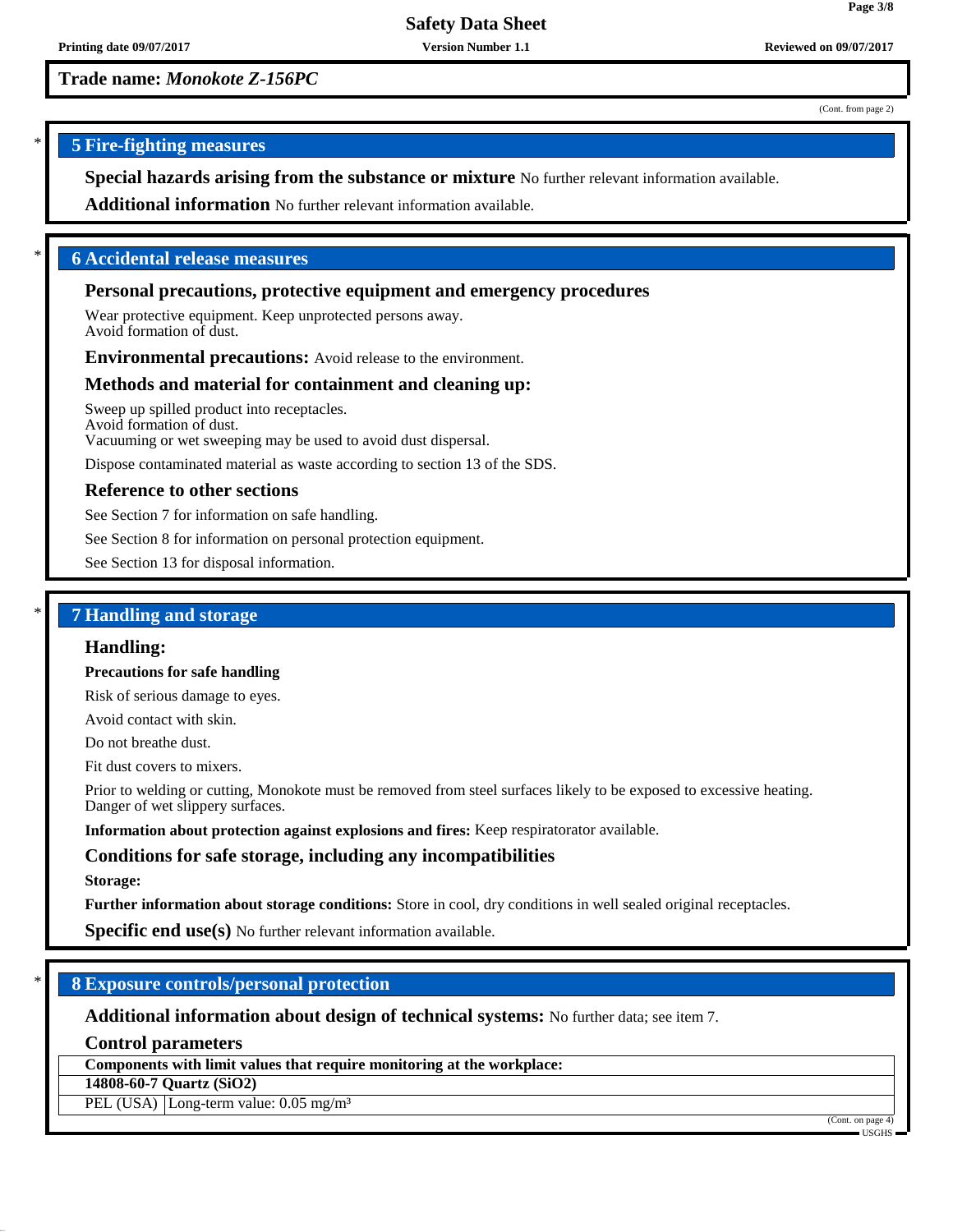# **Trade name:** *Monokote Z-156PC*

| REL (USA) Long-term value: 0.05* mg/m <sup>3</sup><br>*respirable dust; See Pocket Guide App. A |
|-------------------------------------------------------------------------------------------------|
| TLV (USA) Long-term value: $0.025*$ mg/m <sup>3</sup>                                           |
| *as respirable fraction                                                                         |

## **Additional Occupational Exposure Limit Values for possible hazards during processing:**

In addition to the exposure limits referenced above, the following non-specific limits for dust apply to this product; OSHA, 15 mg/m3-TWA for Total Dust and 5 mg/m3-TWA as Respirable Dust, ACGIH, 10 mg/m3-TWA as Total Dust and 3 mg/m3-TWA as Respirable Dust.

### **Additional information:**

The lists that were valid during the creation were used as basis. Canadian employers must consult the exposure limits in their province. **Work/Hygienic Practices:** The usual precautionary measures for handling chemicals should be followed.

## **Exposure controls**

Minimize airborne dust generation. Use process enclosures, local exhaust ventilation or other engineering controls to keep airborne levels below specified exposure limits. If user operations generate dust, or mist, use ventilation to keep exposure to airborne particles below the exposure limit. Apply organizational measures, eg. by isolating personnel from dusty areas. Remove and wash soiled clothing.

### **Personal protective equipment:**

### **General protective and hygienic measures:**

The usual precautionary measures for handling chemicals should be followed.

Store protective clothing separately.

### **Breathing equipment:**

Control exposure to ingredients with workplace control parameters if mentioned above. If no ingredients are listed, respiratory protection is generally not required.

If exposure limits are listed and may be exceeded, use approved respiratory protective equipment and filter type appropriate for the listed ingredients. (NIOSH, CEN, etc.).

## **Protection of hands:**



\_SAlkaline resistant gloves

Gloves should be worn to prevent skin contact and should be impermeable and resistant to the product.

**Material of gloves** Gloves should be worn to prevent skin contact and should be impermeable and resistant to the product.

## **Eye protection:**



Safety glasses with side shield protection.

Safety glasses with side shields should be worn to prevent contact due to splashing. Under high vapor mist concentrations, tightly sealed goggles should be worn.

### **Body protection:**

Use personal protective equipment as required.

Take off contaminated clothing.

 USGHS (Cont. on page 5)

(Cont. from page 3)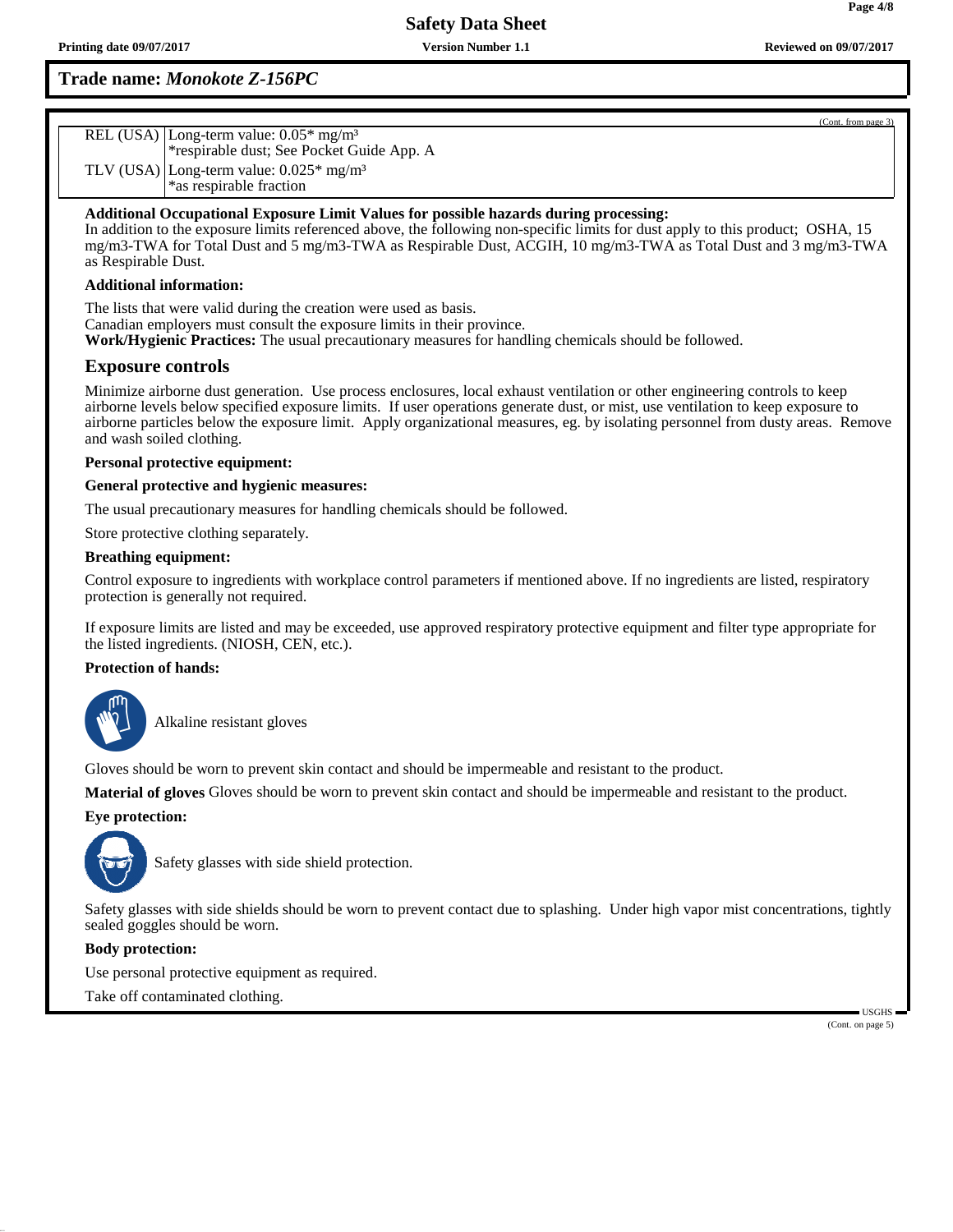**Trade name:** *Monokote Z-156PC*

| <b>9 Physical and chemical properties</b>                                                                                                  |                                                                                                   |  |  |
|--------------------------------------------------------------------------------------------------------------------------------------------|---------------------------------------------------------------------------------------------------|--|--|
| Information on basic physical and chemical properties                                                                                      |                                                                                                   |  |  |
| <b>General Information</b><br>Appearance:<br>Form:<br>Color:<br>Odor:<br>Odor threshold:                                                   | Powder<br>According to product specification<br>Characteristic<br>Not determined.                 |  |  |
| $pH-value$ (~):                                                                                                                            | Not applicable.                                                                                   |  |  |
| <b>Change in condition</b><br><b>Melting point/Melting range:</b><br><b>Boiling point/Boiling range:</b><br><b>Flash point:</b>            | Undetermined.<br>Undetermined.<br>Not applicable.                                                 |  |  |
| <b>Flammability (solid, gaseous):</b>                                                                                                      | Not determined.                                                                                   |  |  |
| <b>Ignition temperature:</b>                                                                                                               | Undetermined.                                                                                     |  |  |
| <b>Decomposition temperature:</b><br>Auto igniting:<br>Danger of explosion:                                                                | Not determined.<br>Product is not self-igniting.<br>Product does not present an explosion hazard. |  |  |
| <b>Explosion limits:</b><br>Lower:<br><b>Upper:</b><br><b>VOC Content (max):</b>                                                           | Not determined.<br>Not determined.<br>Not determined.                                             |  |  |
| Vapor pressure:<br>Density: (~) at $20^{\circ}$ C (68 $^{\circ}$ F)<br><b>Relative density</b><br>Vapor density<br><b>Evaporation</b> rate | Not applicable.<br>Not applicable.<br>Not determined.<br>Not applicable.<br>Not applicable.       |  |  |
| Solubility in / Miscibility with<br>Water:                                                                                                 | Not miscible or difficult to mix.                                                                 |  |  |
| Partition coefficient (n-octanol/water): Not determined.                                                                                   |                                                                                                   |  |  |
| Viscosity:<br><b>Dynamic:</b><br><b>Kinematic:</b><br>Molecular weight                                                                     | Not applicable.<br>Not applicable.<br>Not applicable.                                             |  |  |
| <b>Other information</b>                                                                                                                   | No further relevant information available.                                                        |  |  |

# **10 Stability and reactivity**

**Reactivity** Stable under normal conditions.

**Chemical stability**

**Thermal decomposition:** No decomposition if used according to specifications.

**Possibility of hazardous reactions** No further relevant information available.

**Conditions to avoid** No further relevant information available.

**Incompatible materials:** No further relevant information available.

## **Hazardous decomposition products:**

Carbon monoxide and carbon dioxide

Cutting or welding may generate Sulfur dioxide.

(Cont. from page 4)

(Cont. on page 6) USGHS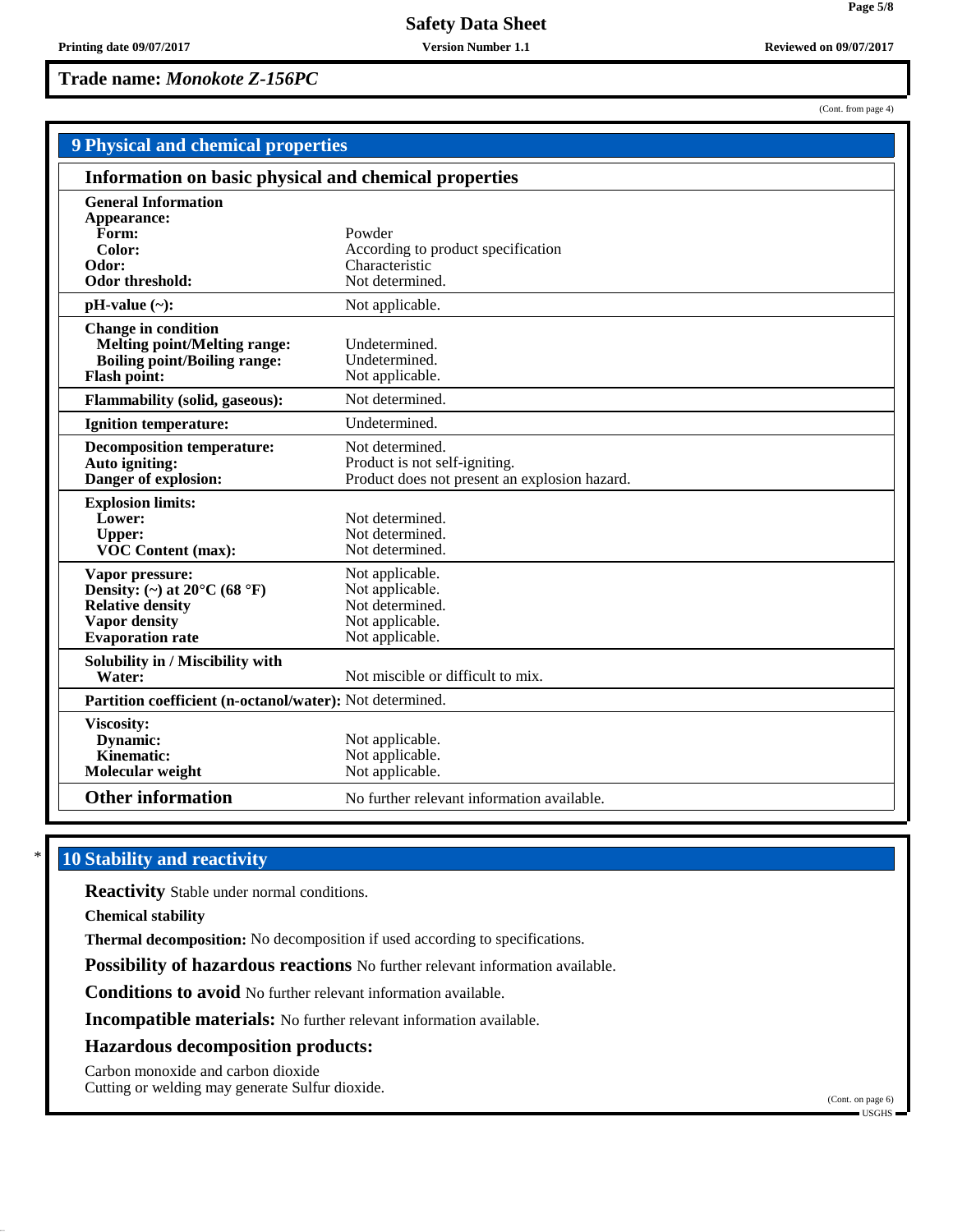**Trade name:** *Monokote Z-156PC*

(Cont. from page 5)

**Page 6/8**

Additional information: See section 7 for information on handling, storage and conditions to be avoided.

## \* **11 Toxicological information**

## **Information on toxicological effects**

**Acute toxicity:**

**Primary irritant effect:**

**on the skin:** Causes severe skin burns and eye damage.

**on the eye:** Causes serious eye damage.

**inhalation:** Causes damage to organs.

**Ingestion:** May cause burns to mouth, throat, and stomach.

**Sensitization:** May cause an allergic skin reaction.

#### **Additional toxicological information:**

Cementitious grouts and mortars are known to cause both irritant and allergic contact dermatitis. Prolonged skin contact can result in chemical burns.

Prolonged exposure may cause risk of lung disease (i.e. silicosis and/or lung cancer).

#### **Carcinogenic categories**

**IARC (International Agency for Research on Cancer) Human Carcinogenicity: Group 1- Positive, Group 2A- Probable, Group 2B- Possible, Group 3- Not Classifiable**

14808-60-7 Quartz (SiO2) 1

9003-53-6 Expanded Polystyrene 3

**NTP (National Toxicology Program)**

**K–Known to be carcinogenic, R–May reasonably be anticipated to be carcinogenic**

 $14808-60-7$  Quartz (SiO2) K

**OSHA-Ca (Occupational Safety & Health Administration)**

None of the ingredients is listed.

# **12 Ecological information**

## **Toxicity**

**Aquatic toxicity:** No further relevant information available.

**Persistence and degradability** No further relevant information available.

### **Behavior in environmental systems:**

**Bioaccumulative potential** No further relevant information available.

**Mobility in soil** No further relevant information available.

### **Additional ecological information:**

**General notes:** Not known to be hazardous to water.

## **Results of PBT and vPvB assessment**

**PBT:** Not applicable. **vPvB:** Not applicable.

**Other adverse effects** No further relevant information available.

(Cont. on page 7)

USGHS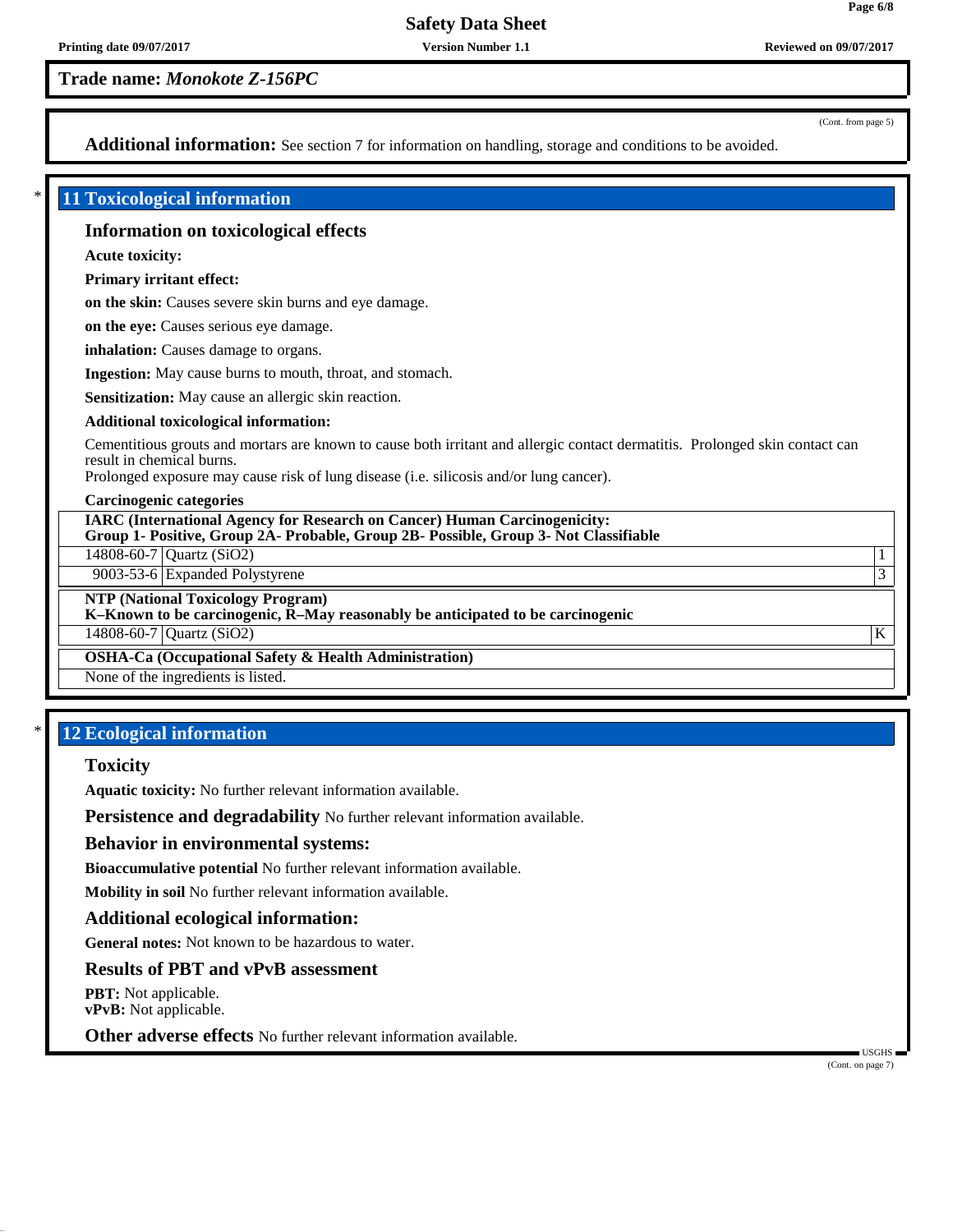# **Trade name:** *Monokote Z-156PC*

#### (Cont. from page 6)

**Page 7/8**

# **13 Disposal considerations**

## **Disposal methods:**

Consult all regulations (federal, state, provincial, local) or a qualified waste disposal firm when characterizing product for disposal. Dispose of waste in accordance with all applicable regulations.

## **Recommendation:**



Must not be disposed of together with household garbage. Do not allow product to reach sewage system.

# **Uncleaned packagings:**

**Recommendation:** Dispose of contents/container in accordance with local/regional/national/international regulations.

| <b>14 Transport information</b>                           |                                                                                                          |
|-----------------------------------------------------------|----------------------------------------------------------------------------------------------------------|
| <b>UN-Number</b><br>DOT, IMDG, IATA                       | Not applicable.                                                                                          |
| UN proper shipping name<br>DOT, IMDG, IATĀ                | Not applicable.                                                                                          |
| <b>Transport hazard class(es)</b>                         |                                                                                                          |
| DOT, IMDG, IATA<br><b>Class</b>                           | Not applicable.                                                                                          |
| <b>Packing group</b><br>DOT, IMDG, IATA                   | Not applicable.                                                                                          |
| <b>Environmental hazards:</b><br><b>Marine pollutant:</b> | N <sub>0</sub>                                                                                           |
| <b>Special precautions for user</b>                       | Not applicable.                                                                                          |
|                                                           | Transport/Additional information: Not classified as a dangerous good for transport by road, rail or air. |
| <b>DOT</b><br><b>Remarks:</b><br>Note:                    | Not Regulated.<br>Not Regulated for Canada TDG.                                                          |
| <b>UN</b> "Model Regulation":                             | Not applicable.                                                                                          |

# **15 Regulatory information**

| <b>SARA (Superfund Amendments and Reauthorization Act)</b>                                   |                   |
|----------------------------------------------------------------------------------------------|-------------------|
| Section 302/304 (extremely hazardous substances):                                            |                   |
| None of the ingredients is listed.                                                           |                   |
| Section 313 Reportable Ingredients (Chemicals present below reporting threshold are exempt): |                   |
| None of the ingredients is listed.                                                           |                   |
| <b>SARA Section 312/Tier I &amp; II Hazard Categories:</b>                                   |                   |
| Health Hazard - Carcinogenicity                                                              |                   |
| Health Hazard - Skin Corrosion or Irritation                                                 |                   |
| Health Hazard - Respiratory or Skin Sensitization                                            |                   |
| Health Hazard - Serious eye damage or eye irritation                                         |                   |
| Health Hazard - Specific target organ toxicity (single or repeated exposure)                 |                   |
|                                                                                              | (Cont. on page 8) |
|                                                                                              | $-$ usghs $-$     |